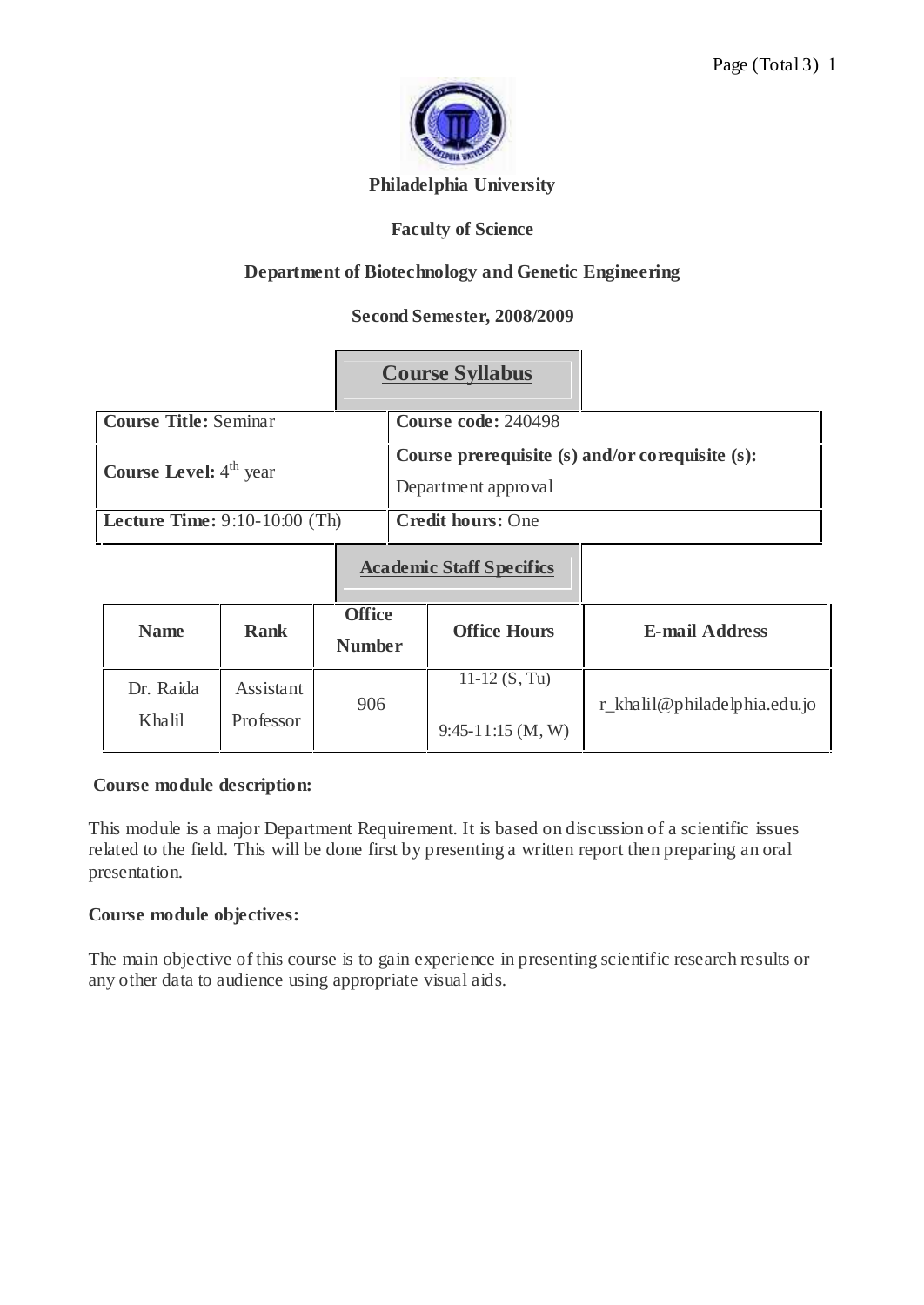## **Course/ module Components and Teaching Methods:**

The course will start by two lectures (week one and three). Students will be asked to submit a report in week six. Then student will make appropriate changes to prepare a seminar using the report on the exact date that will be specified to each student. All registered students are expected to attend and evaluate other student's seminars.

#### **Learning outcomes:**

\* Understand how to prepare a seminar using the latest software and visual aids.

\* Practice writing a scientific paper and using available references.

\* Exposure to different research papers in the same subject and learn how to correlate to each other.

\* Gain talkative and presentation skills

#### **Documentation and academic honesty**

The report should be written using your words after understanding what you want to say. Figures and table are encouraged to be used. Student should avoid plagiarism.

#### **Course/module academic calendar**

*Each student is expected to visit the lecturer during office hours at least once in each week to discuss progress and future directions. The oral presentation will be announced based on the number of student registered in the module. All registered student should also attend all oral presentations of other students.*

|          | <b>Basic and support</b>                | Homework/reports and |  |
|----------|-----------------------------------------|----------------------|--|
|          | material to be                          | their due dates      |  |
| week     | covered                                 |                      |  |
| $\bf(1)$ | What is seminar and                     |                      |  |
|          | how is done                             |                      |  |
| (3)      | Discuss subjects of<br>student seminars | Your seminar subject |  |
| n        |                                         | Your report due      |  |

#### **Expected workload:**

**On ave rage students need to spend 3-4 hours of study and preparation for each week.**

#### **Attendance policy:**

**Absence from lectures and/or tutorials shall not exceed 15%. Students who exceed the 15% limit without a medical or emergency excuse acceptable to and approved by the Dean of Science shall not be allowed to take the final examination and shall receive a mark of zero for the course. If the excuse is approved by the Dean, the student shall be conside red to have withdrawn from the course.**